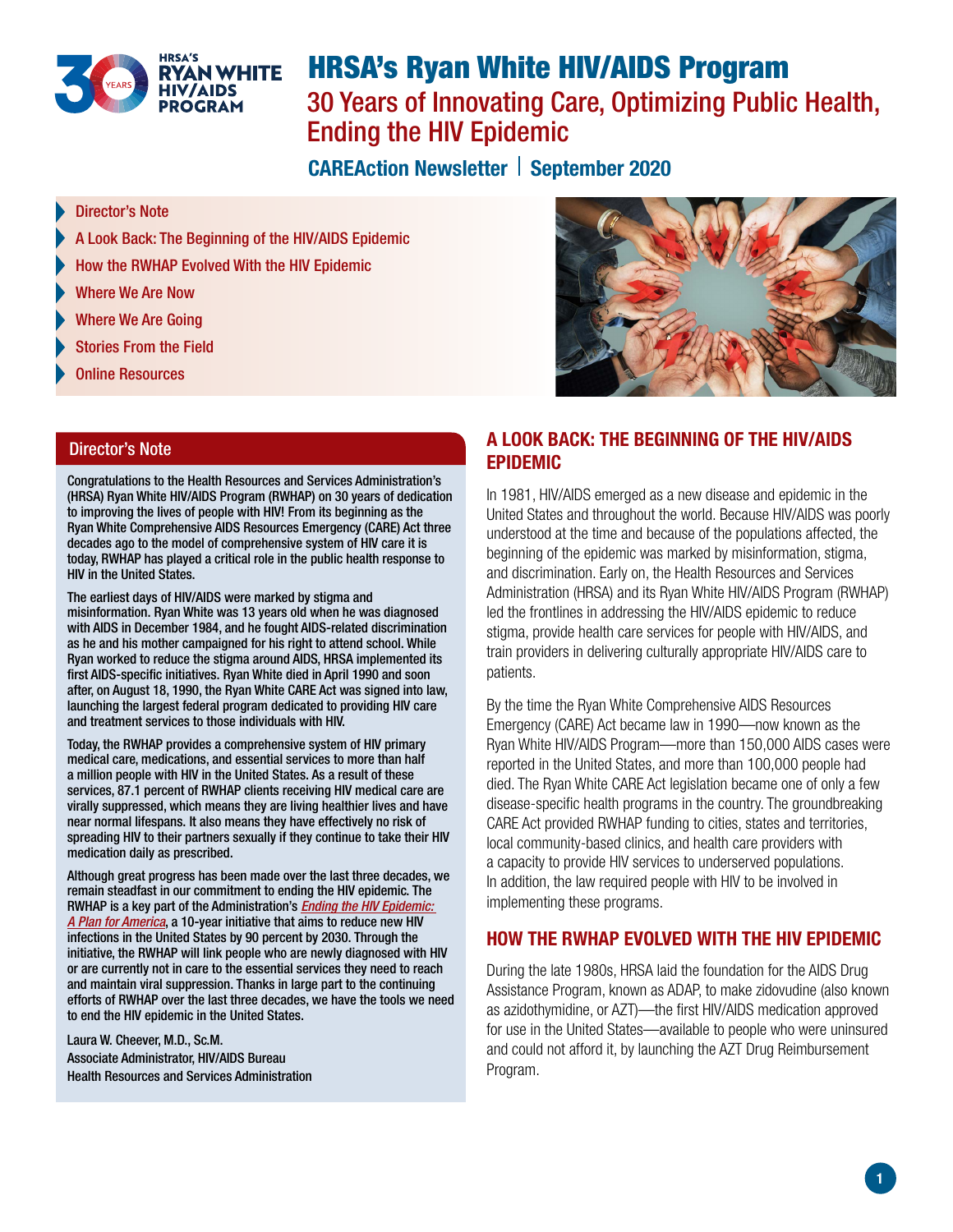Since the CARE Act was enacted, it has been amended and reauthorized four times since 1990—in 1996, 2000, 2006, and, most recently, in 2009 as the Ryan White HIV/AIDS Treatment Extension Act. Reauthorizations allowed the RWHAP to grow and expand the number of recipients, providers, and clients through five RWHAP Program Parts: Part A, which funds medical and support services to Eligible Metropolitan Areas (EMAs) and Transitional Grant Areas (TGAs); Part B, which administers funds for states and territories to improve the quality, availability, and organization of HIV health care and support services; Part C, which funds local, community-based organizations to provide comprehensive primary health care and support services in an outpatient setting for people with HIV through Early Intervention Services program grants; Part D, which funds local community-based organizations to provide outpatient, ambulatory, family-centered primary and specialty medical care for women, infants, children and youth with HIV; and Part F, which supports clinician training, technical assistance, and the development of innovative models of care to improve health outcomes and reduce HIV transmission. As a result, the number of grant recipients has grown significantly, from four in 1986 to 24 in 1990, to more than 700 recipients across the country today.

The RWHAP has continued to play an essential role in the evolving health care landscape by supporting and strengthening the safety net of HIV care and treatment available to people with HIV. The changes in the health care environment have helped cities, states, and providers maximize their RWHAP resources, build a comprehensive system of care for people with HIV who have low incomes, and achieve the Program's mandate.

## <span id="page-1-0"></span>WHERE WE ARE NOW

The RWHAP continues to play a critical role in ensuring that people with HIV receive the medications and treatment they need. These services are helping them live longer, healthier lives that 30 years ago were once thought to be impossible. HRSA's RWHAP provides a comprehensive system of primary medical care, essential support services, and medications for people with HIV who are low income



and are uninsured and underserved—including ethnic/minority populations, men who have sex with men, youth, older adults, women, and transgender individuals. More than 50 percent of people with a diagnosis of HIV in the United States—nearly 519,000 people received services through the RWHAP in 2018. True to the Program's original intent, RWHAP recipients are engaging with the communities to determine service delivery and funding priorities based on local needs and planning.

Today, HIV has transformed from a fatal disease to a chronic condition managed by medication. People with HIV who take antiretroviral therapy (ART) daily as prescribed and reach and maintain an undetectable viral load have effectively no risk of sexually transmitting the virus to an HIV-negative partner. Culturally appropriate, patientcentered care remains a hallmark of the program. RWHAP recipients are leading the way to implementing such innovative models of care and practices as patient-centered care, trauma-informed care, medical homes, the use of peer navigators and community health workers, and many others to deliver HIV care and treatment to underserved populations and help their clients reach viral suppression. HRSA's RWHAP recipients also are in the forefront of providing integrated addiction and HIV care services in response to the evolving opioid epidemic and the related increases in HIV diagnoses. Furthermore, RWHAP recipients have adapted their approaches to addressing the health challenges of the growing client population aging with HIV, including age-related chronic diseases and co-occurring conditions, because 46.1 percent of RWHAP clients are now aged 50 years and older.

Although stigma and disparities persist, RWHAP recipients have markedly reduced disparity gaps. The RWHAP works with health care providers and people with HIV to prevent stigma from becoming a barrier to receiving care and treatment. HRSA's RWHAP Special Projects of National Significance (SPNS) Program—such as the Implementation of Evidence-Informed Behavioral Health Models to Improve HIV Health Outcomes for Black Men Who Have Sex with Men initiative—is helping vulnerable populations cope with stigma.

As leaders in the delivery of HIV care, RWHAP recipients take advantage of technology, such as using telehealth or telemedicine to engage people with HIV in care in rural communities or using social media and web applications to reach younger people with HIV or at risk for HIV with messaging about prevention and treatment. RWHAP recipients also use data to identify and assess the numbers and types of clients receiving services, as well as their health outcomes, such as viral suppression rates.

HRSA's RWHAP has much to be proud of today. In 2018, 87.1 percent of RWHAP clients receiving HIV medical care were virally suppressed or had undetectable viral loads. This number significantly exceeds the national average of 64.7 percent among all people diagnosed with HIV.

## <span id="page-1-1"></span>WHERE WE ARE GOING

We now have the tools needed to end the HIV epidemic in the United States. HRSA, along with other Federal agencies within the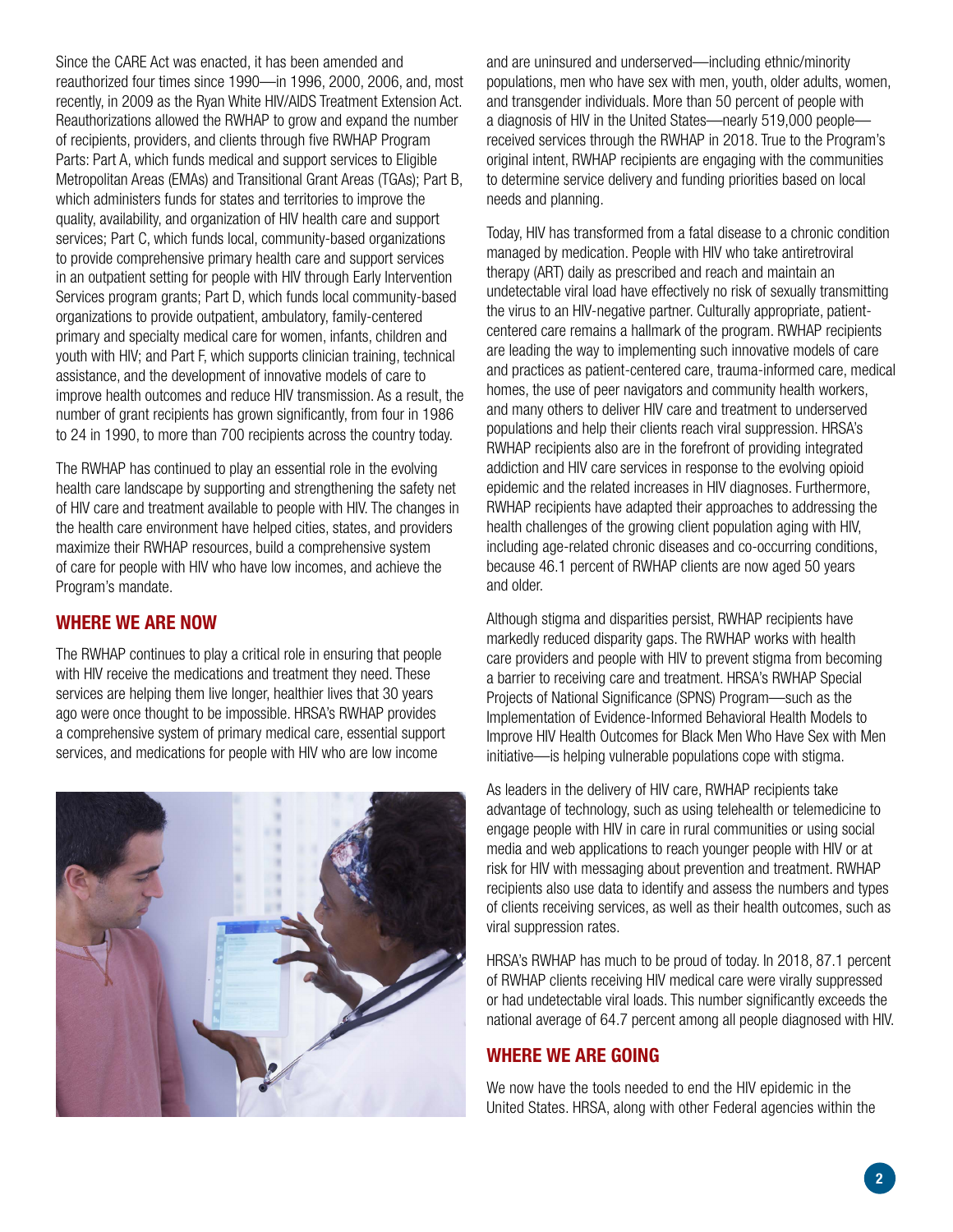U.S. Department of Health and Human Services, is a lead agency in the Administration's *Ending the HIV Epidemic: A Plan for America* initiative to reduce the number of new HIV infections by 90 percent by 2030. The initiative is focusing efforts on areas where the majority of HIV diagnoses occurred in 2016 and 2017—48 counties; Washington, D.C.; and San Juan, Puerto Rico—and seven states with a substantial rural HIV burden—Alabama, Arkansas, Kentucky, Mississippi, Missouri, Oklahoma, and South Carolina. Through the RWHAP and the HRSA-funded Health Center Program, the agency is helping to diagnose, treat, and prevent HIV and to respond to efforts to end the HIV epidemic. During summer and fall 2019, HRSA held listening sessions with grant recipients and stakeholders to learn about the successes and challenges facing their communities as they continue to implement and work to expand evidence-based interventions that increase engagement and retention in care, reduce stigma, and improve viral suppression among people with HIV. RWHAP recipients and providers are key to achieving this goal because they provide leadership and access to high-quality, integrated HIV care and treatment services for people with HIV.

## <span id="page-2-0"></span>Stories From the Field

#### Jesse Milan, Jr., President and CEO of AIDS United in

Washington, D.C., oversees his company's grant-making and capacitybuilding programs to support community-driven responses to the HIV epidemic around the country, and its policy team, which advocates policies and appropriations at the congressional level, with the federal administration, and at state levels. He has been involved publicly in the fight against HIV since 1985, the year his late partner was diagnosed with and succumbed to HIV. Mr. Milan explained, "I've been living with HIV for now 38 years, so this epidemic has almost defined my life, both personally and professionally. On a professional level, as a labor lawyer, I was tasked with answering the questions, 'What is the law that employers and employees needed to understand?' 'What were their rights?' And then, 'What does the community need to understand around HIV and AIDS?' I became very involved in answering all of those questions during the 1980s and advising the city government about what its responsibilities were as an employer, and I also provided support for individuals, their families and friends, and also institutions, such as hospitals and new AIDS service organizations."

Mr. Milan first became involved with the RWHAP 30 years ago when he was the first chair of the Ryan White HIV/AIDS Program planning council in Philadelphia, Pennsylvania. Mr. Milan explained, "At the time, the RWHAP concept was so new, but the need for the community to come together around creating a community plan was not. It was a very difficult but exciting process and one that set the foundation for what the RWHAP still is today. It brought the voices of all the sectors of the community together."

Over the years, Mr. Milan has seen how the RWHAP evolved. "I could have never envisioned how important the Ryan White HIV/AIDS Program would become. The program has grown and grown, and its resources have made it possible for community-based organizations to create and tailor programs that address the unique needs of their community and clientele." Mr. Milan adds, "We've also seen its impact in the ability of communities to bring the right voices to the table, to create partnerships between community-based organizations and health departments in ways that hadn't really occurred before, and in the terrific numbers of Ryan White clients who are achieving viral suppression."



According to Mr. Milan, the RWHAP is the cornerstone for ending the HIV epidemic. "Now HIV medications are helping individuals who live with HIV achieve an undetectable viral load, so the virus is untransmittable.  $U = U$  [Undetectable is Untransmittable] is transforming my life and so many others. Within the next five years, I would like to see the Program continue to raise the number of people who are in care and getting medications and who are achieving viral suppression, so we get closer to 100 percent viral suppression for people with HIV in the U.S. And, if we are not there in five years, we absolutely need to get there by 10 years."

#### Andrea Weddle, Executive Director, HIV Medicine Association

(HIVMA) in Arlington, Virginia, has been engaged in HIV-related work, first with the Infectious Diseases Society of America (IDSA) and currently with HIVMA, for more than 20 years. She became involved with the RWHAP in 2006 when IDSA and HIVMA created the Ryan White Medical Providers Coalition to support Ryan White medical providers in delivering quality HIV care to their patients. The coalition gives HIV clinicians a voice in critical policy and programmatic discussions that affect their ability to deliver HIV care and treatment. Ms. Weddle states, "Through that work, I really learned how important the program was to people with HIV. Without the program, the care team wouldn't be able to deliver the high-quality HIV care that they are now able to give, regardless of the patient's socioeconomic or health care coverage status."

Ms. Weddle has seen how the HIV epidemic has changed over time—from advances in prevention and treatment to the way the HIV community works together. Ms. Weddle explained, "There's a lot more agreement on what needs to be done now, and the hope is that people with HIV have the opportunity to be diagnosed early and can access reliable care and treatment early on." She also has seen how the RWHAP has evolved over the years to meet the needs of people with HIV. "I've just been so impressed at how adaptive the Program